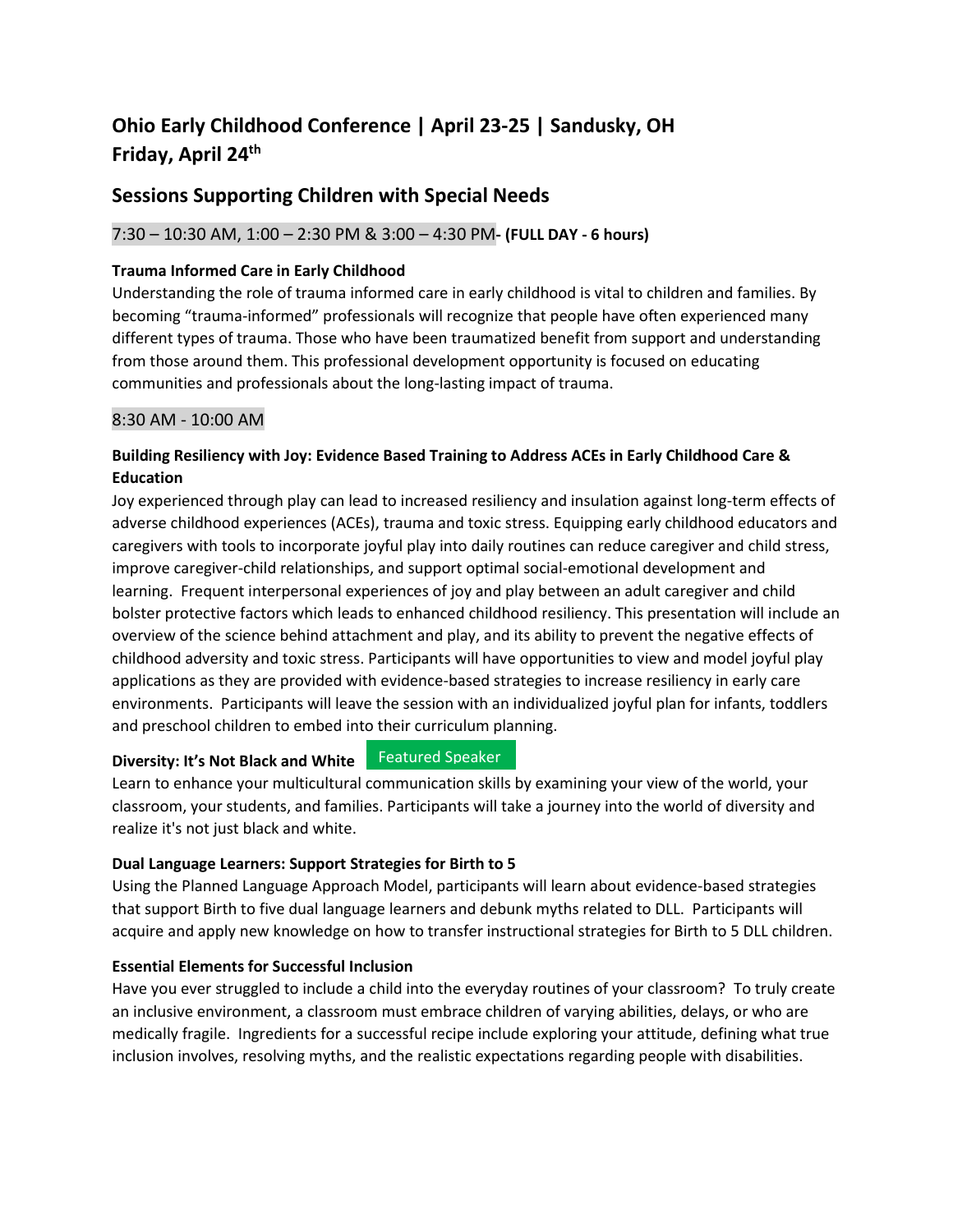#### **This Child, Each Child Will Grow and Learn**

**Advancing Equity in ECE: Words Into Action**

Gaps in development tend to appear in children before the age of two which means as early childhood educators, we can influence positive outcomes for children. This session is designed to help attendees understand the importance of early identification through monitoring and screening which leads to connecting families with local, state, and national resources. Participants will be provided an overview of developmental milestones and evidence-based approaches to communicate with families and professionals about concerns that may arise.

#### 1:00 PM - 2:30 PM

Featured Speaker

"All children have the right to equitable learning opportunities that help them achieve their full potential as engaged learners and valued members of society. Thus, all early childhood educators have a professional obligation to advance equity." This newly released NAEYC position statement challenges all early childhood educators to look at their daily practices with children and their families. This session will give early childhood educators the opportunity to review the development of this relevant position statement and reflect on the implications it has on their work with young children and their families. Using the "Equity and Inclusion Reflection tool," attendees will have an opportunity to reflect on their daily practices and apply it to the recommendations set forth for the field through the position statement. As we consider how to implement the recommendations, we will discuss the assets we bring, the opportunities that exist, and potential obstacles that may hinder efforts. This session will bolster each teacher's desire to support every child and family who enters their classroom community and give them tools and resources to do so.

#### **Essential Elements for Family Conversations** Featured Speaker

Participants will explore and reflect on having quality conversations with families when there is a suspected delay or disability. Strategies on how to prepare for a difficult conversation and techniques to use to strengthen and support successful collaboration, without judgement of the families' various reactions or decisions will be provided. Participants will also be given tips to work with families and consider all cultures, backgrounds, and types of families.

#### 3:00 PM -4:30 PM

# **"Creating The World You Want To Live In"- The Importance of Creating a School Family through the Use of 7 Skills, Powers and Structures! (Toddler through Preschool)**

During this session participants will be introduced to the social-emotional curriculum of Conscious Discipline**©** using the seven brain smart skills, powers and structures.

#### **Let's Say it In Song! Adding Rhythm to Your Routine**

Featured Speaker

This session is for everyone, both the talented and the "vocally challenged"! Our FIRST objective is to build your confidence and help you to believe in your ability to engage the children in learning through music. By the conclusion, we will have paved the way for everyone to return to the classroom with simple, tried and true, effective learning tools to use immediately based on rhythm, movement and singing. We will sing, clap and move throughout the session, and learn how, when and where to use the